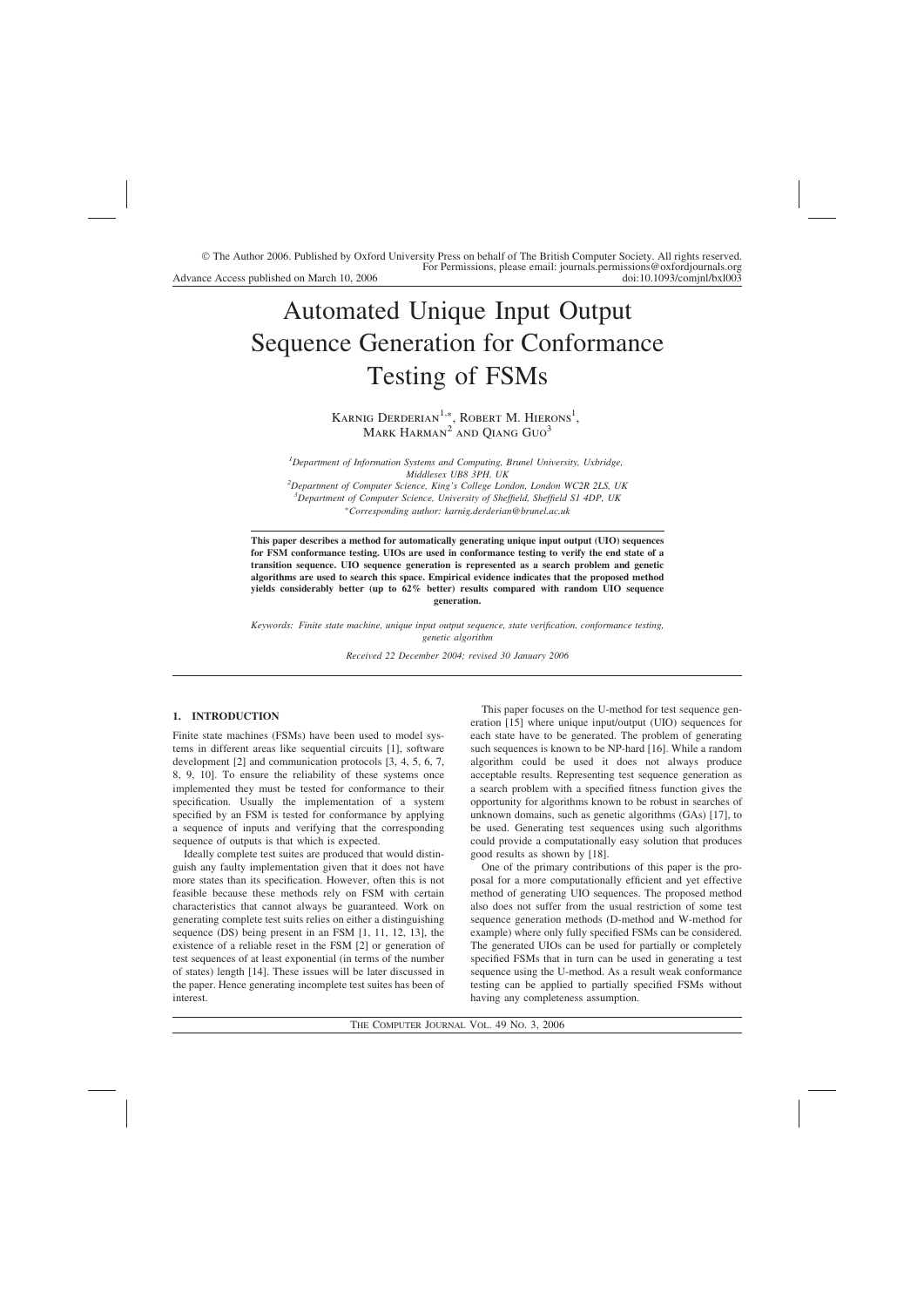332 K. DERDERIAN et al.

In order to minimize manual testing and hence software production costs and speed the process up, automation is necessary. Automation has been widely used in testing and test data generation [6, 15, 19, 20]. Automating the generation of UIO sequences can contribute to this.

The primary contributions of this paper show how UIO generation can be formulated in terms of an automated search problem and describe an approach to automation of UIO generation using GAs. This paper demonstrates that UIO generation can be reduced to an automated search problem and presents results from an empirical study of this approach.

The paper presents results from an empirical study of this approach, which provides evidence that the GA is successful in guiding the automated search.

The paper begins with some preliminaries on FSMs, conformance testing and GAs in Section 2. Section 3 shows how the UIOs can be generated using GAs and the results from the conducted experiments are presented in Section 4. Finally in Section 5 conclusions are drawn.

## 2. BACKGROUND

Testing is an important part of the software engineering process and can account for up to 50% of the total cost of software development [21]. This motivates the study of testing FSMs to ensure the correct functioning of systems.

The generation of efficient and effective test sequences is very important in conformance testing. Test sequences can be generated using formal methods like transition tours (T-method), UIO sequences (U-method), DSs (D-method) and characterizing sets (CSs) (W-method). The U-methods are popular because of the following reasons [5]. The T-method does not consider state transfer faults since it does not verify the final state of a transition sequence. The W-method relies on a reliable reset for the FSM and in practice UIOs lead to shorter test sequences than those produced using CSs. There exist FSMs with UIOs for every state but no DS. Practitioners report that in practice many FSMs have UIOs [3].

## 2.1. Finite state machines

Finite state systems are usually modelled using Mealy machines that produce an output for every transition triggered by an input. An FSM *M* can be denoted  $M = (S, s_1, \delta, \lambda, X, Y)$ where  $S, X, Y$  are finite non-empty sets of states, input symbols and output symbols respectively and  $s_1 \in S$  is the initial state.  $\delta$  is the state transition function and  $\lambda$  is the output function. A transition is represented as  $t = (s_i, x, y, s_j)$  where  $s_i \in S$  is the start state,  $s_i \in S$  is the end state,  $x \in X$  is the input and  $y \in Y$ is the output. When a machine M in state  $s_i \in S$  receives input x it moves to state  $\delta(s_i, x) = s_i$  and outputs  $\lambda(s_i, x) = y$ . The functions  $\delta$  and  $\lambda$  can be extended to take input sequences to give functions  $\delta^*$  and  $\lambda^*$  respectively. FSMs



FIGURE. 1. Transition diagram of an FSM M1.

can be represented using state transition diagrams where the vertices correspond to states and the edges to state transitions which are labelled with the associated input and output [16] (Figure 1).

An FSM is said to be deterministic if there is no pair of transitions that have the same initial state and input i.e. upon an input a unique transition follows to the next state. If for any state an input could trigger more than one transition the machine is non-deterministic. FSMs for which a transition exists for every input  $a \in X$  and state  $s \in S$  are known as completely (fully) specified. Given an FSM that is partially specified it is possible to take a completeness assumption and complete M by either adding an error state or assuming that where the input was not specified originally an empty output should be produced.

Those FSMs where every state can be reached from the initial state are known as initially connected. Unreachable states can be removed from any FSM to make it initially connected. An FSM  $M$  is strongly connected if for every pair of states  $(s_i, s_j)$  from M there is some input sequence that takes  $M$  from  $s_i$  to  $s_j$ . If  $M$  is initially connected and has a reset operator then it must be strongly connected. A reset operator takes the FSM to its initial state. The presence of a correctly implemented reset operator is sometimes important for transition testing but cannot always be guaranteed. One of the advantages of the U-method is that it does not need a reset.

Two states  $s_i$  and  $s_j$  are said to be equivalent if for every input sequence the same output sequence is generated. Otherwise the two states are inequivalent and there exists an input sequence x where  $\lambda^*(s_i, x) \neq \lambda^*(s_j, x)$  and that sequence is known as a separating sequence. Comparing states from different machines is similar. Two FSMs  $M$  and  $M'$  are equivalent if their initial states are equivalent. A minimal FSM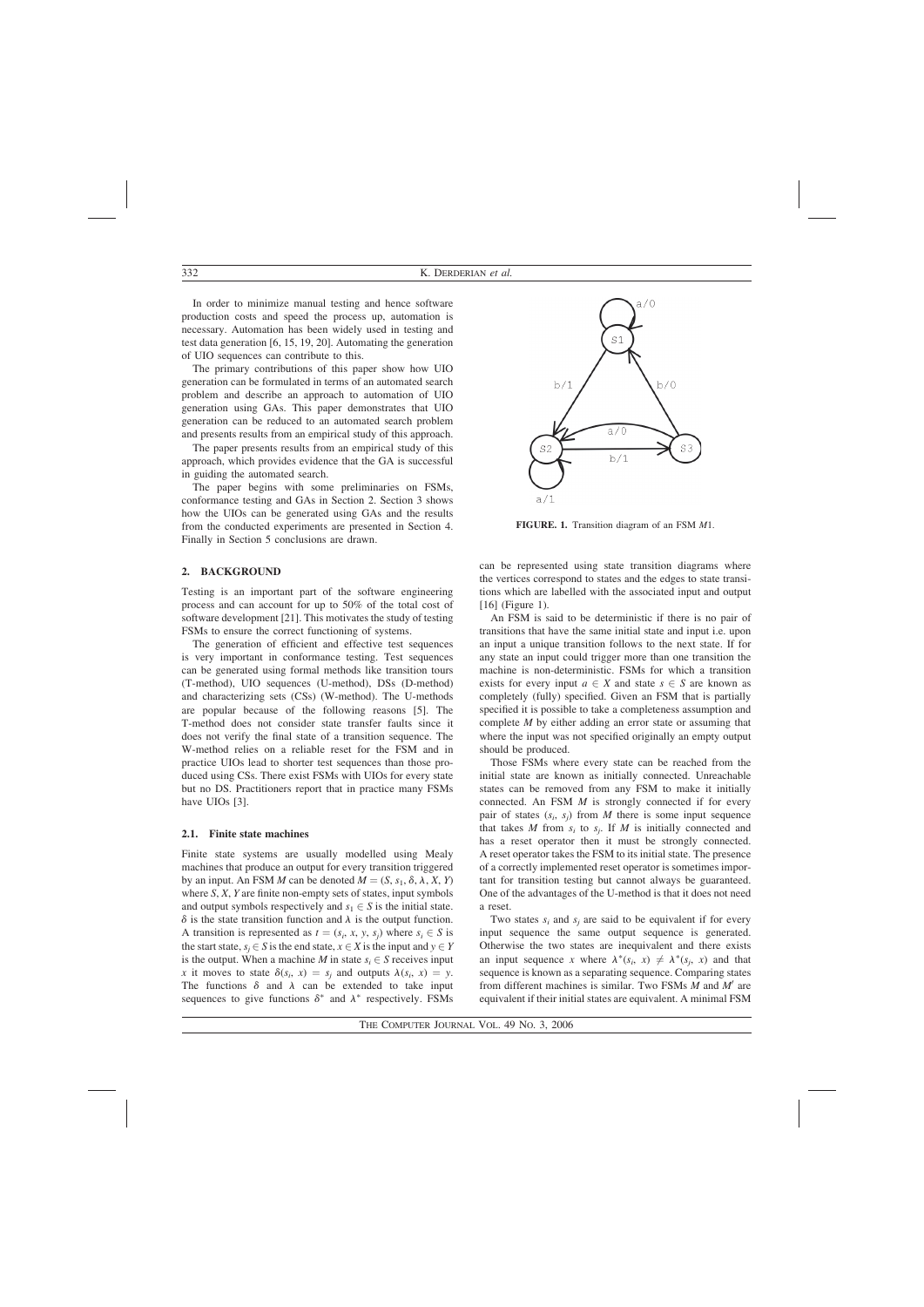is a machine  $M$  such that there is no equivalent FSM  $M'$  with fewer states than M.

For example Figure 1 represents the deterministic FSM M1. M1 with an initial state  $s_1$  is initially and strongly connected as every state in M1 is reachable from any other state. M1 is also completely specified and minimal.

In this work we consider only deterministic FSMs. For nondeterministic FSM conformance testing refer to [22, 23, 24]. It is also safe to assume that only minimal FSMs should be considered as any deterministic FSM can be minimized [25] and there are well-known methods to automatically do so [25, 26]. Also for the reasons outlined before only strongly connected FSMs are considered.

## 2.2. Conformance testing

When testing from an FSM model  $M$  it is assumed that the implementation under test (IUT) can be modelled by an unknown FSM  $M'$  and thus that testing involves comparing the behaviour of two FSMs. Verifying that  $M'$  is equivalent to M by only observing the input/output behaviour of  $M'$  is known as conformance testing or fault detection.

Often a fault can be categorized as either an output fault or a state transfer fault. Output faults are those faults where the wrong output is produced and state transfer faults are those faults where the state after a transition is wrong. An output fault can be detected by executing a transition and observing its output. A state transfer fault can be detected by checking if the final state is correct after the transition testing is applied. Suppose we wish to check a transition  $t = (s_i, x, y, s_j)$ . The test strategy would involve moving  $M'$  to  $s_i$ , applying the input x, verifying that the output is y, and using a state verification technique to verify the transition's end state [2].

The first step is known as homing a machine to a desired initial state  $s_i$ . It can be done by using a homing sequence which can be constructed in polynomial time [26]. The second step, transition verification, is to check whether  $M'$  produces a desired output sequence. The last step is to check whether  $M'$ is in the expected state  $s_i = \delta(s_i, x)$ . There are three main techniques that can be used in state verification:

- DS
- UIO sequence
- $\bullet$  CS

A DS is an input sequence that produces output unique for each state. Not all FSMs have a DS.

A UIO for state  $s$  is an input/output sequence  $x/y$  such that  $\lambda^*(s, x) = y$  and  $\forall s' \in S.s' \neq s$ , we have that  $\lambda^*(s', x) \neq y$ . A DS defines a UIO for every state. While not every FSM has UIOs for all states, some FSMs without a DS have UIOs for all states. Also in practice most FSMs have UIOs for all states [7].

A CS is a set of input sequences W which can distinguish any pair of states. If every sequence in W is executed from some state  $s_i$ , the set of output sequences verifies  $s_i$ . However this technique requires a number of input sequences to be executed for each state, and therefore could lead to long test sequences. For some states not every element of W is required and some subset can be used (the Wp method). This can reduce the effort involved in verifying a state. Some improvements on the W-method are presented in [22, 27, 28].

A general method for constructing minimal length checking sequences described in [29] utilizes DSs, CSs or UIOs depending on their existence.

In order to minimize test sequence length when testing using UIOs, usually minimal UIOs are used (the shortest UIO for a state). However it has been suggested [30] that using non-minimal UIOs can improve the chance of avoiding fault masking (when two or more faults collectiveły mask their faulty behaviour leading to false confidence in the IUT). Different UIOs for the same state can be compared by using a metric known as degree of difference (DoD) [31]. The DoD between two transition walks with identical input sequence is defined as the number of output differences between them. A UIO with higher DoD is expected to be more fault tolerant [30].

Some UIOs could be of exponential length. Generally if a UIO is longer than of  $O(n^2)$  it might not be worth considering since a CS with upper bound of  $O(n^2)$  length would exist [2].

Not all FSMs are completely specified. There are two types of conformance testing, strong and weak, depending on how unspecified transitions are treated. In strong conformance testing a completeness assumption stating how missing transitions are to be treated is necessary for partially specified FSMs. In weak conformance testing the missing transitions are treated as 'don't care' and the implementation is required to have only the same 'core behaviour' as the specification.

UIOs have been popular [5, 32] since they help in state transition fault detection and tend to yield shorter test sequences than the D and W methods [5, 32]. UIOs do not necessarily need a reliable reset operator. Only the U-method and the T-method can be used for weak conformance testing of partially specified FSMs [5]. However the T-method does not check for state transition faults.

In order to test a transition of an FSM the machine has to be put in the initial state of that transition. Then the input is applied and the output checked to verify that it is as expected. After that the UIO sequence for that state is used to verify that there is no state transfer fault. Several test sequence generation techniques based on UIOs can be used [3, 5, 6, 7, 9, 33]. This motivates an interest in automating the generation of UIOs.

#### 2.3. Genetic algorithms

A GA [17, 34] is a heuristic optimization technique which derives its behaviour from a metaphor of the processes of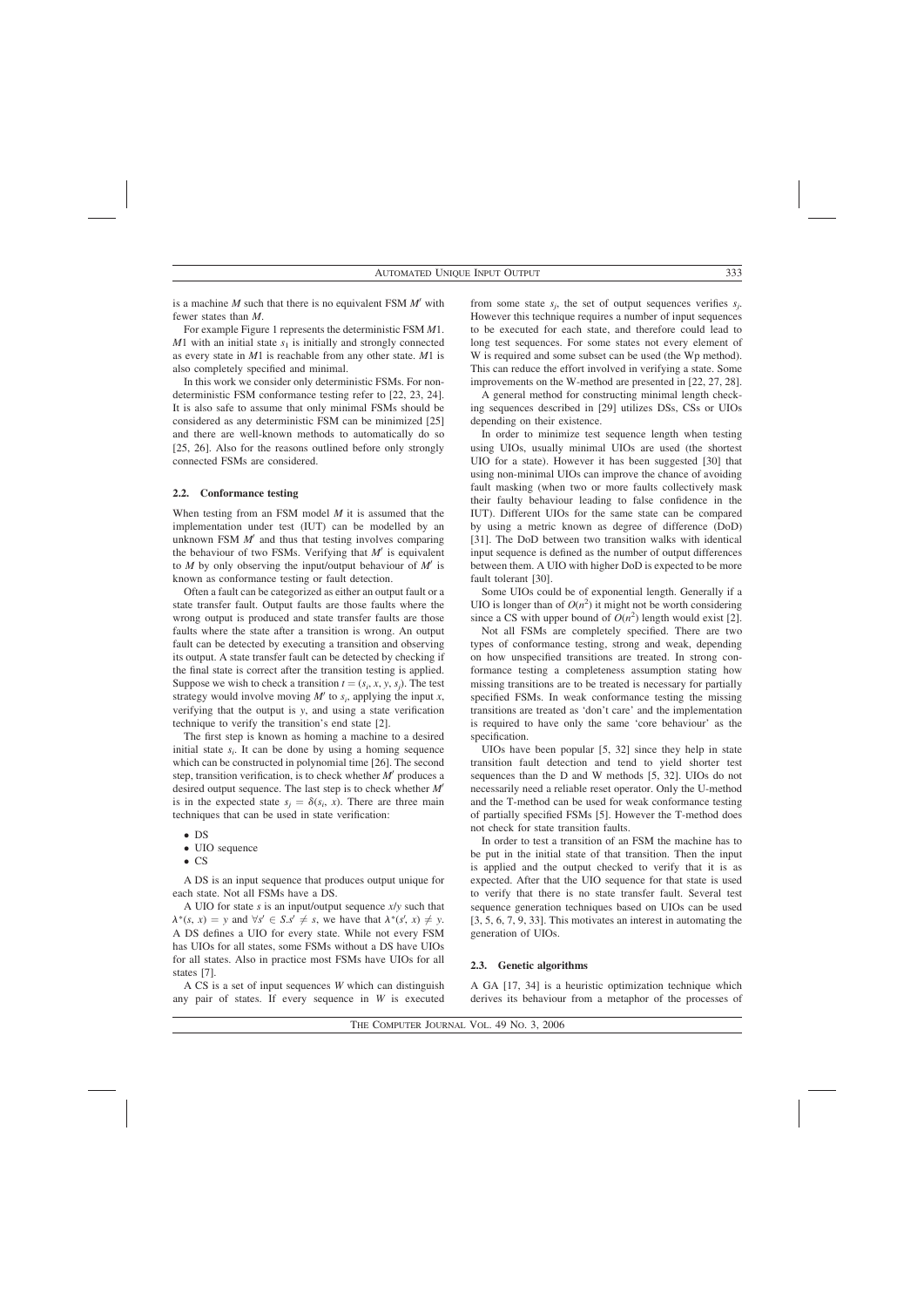

FIGURE 2. Flowchart for a basic GA.

evolution in nature. GAs have been wideły used in search optimization problems [17]. GAs and other meta-heuristic algorithms have also been also used to automate software testing [19, 20, 35, 36, 37]. GAs are known to be particularly useful when searching large, multimodal and unknown search spaces. One of the benefits of GAs is their ability to escape local minima in the search for the global minimum.

Generally a GA consists of a group of individuals (population of genomes), each representing a potential solution to the problem in hand. An initial population with such individuals is usually selected at random. Then a parent selection process is used to pick a few of these individuals. New offspring individuals are produced using crossover, which keeps some of their parent's characteristics and mutation, which introduces some new genetic material. The quality of each individual is measured by a fitness function, defined for the particular search problem. Crossover exchanges information between two or more individuals. The mutation process randomly modifies offspring individuals. The population is iteratively recombined and mutated to evolve successive populations, known as generations. When the termination criterion specified is satisfied, the algorithm terminates. A flowchart for a simple GA is presented in Figure 2.

There are many different types of GAs, but they all share the basic principle of having a pool (population) of potential solutions (genomes) where some are picked using a biased selection process and recombined by crossover and mutation operations. An objective function, known as the fitness function, defines how close each individual is to being a solution and hence guides the search.

When using a GA to solve a problem the first issue that needs to be addressed is how to represent potential solutions in the GA population. A genotype is how a potential solution is encoded in a GA, while the phenotype is the real representation of that individual. There are different representation techniques, the most common being binary and characters. Gray coding is a binary representation technique that uses slightly different encoding to standard binary. It has been shown [38] that Gray codes are generally superior to standard binary by helping to represent the solutions more evenly in the search space.

The first step in a GA involves the initialization of a population of usually randomly generated individuals. The size of the population is specified at the start. Every individual is evaluated using the fitness function. When ranking is used the population is sorted according to the fitness value of the individuals. Then each individual is ranked irrespective of its size and its predecessors' fitness. This is known as linear ranking. It has been shown that using linear ranking helps reduce the chance of a few very fit individuals dominating the search leading to a premature convergence [39].

An important part of the algorithm is parent selection. A commonly used technique is the roulette-wheel selection. Here the chance of an individual being selected is directly proportional to its fitness or rank (if linear ranking is used). Hence the selection is biased towards fitter individuals.

A genome is made up of one or more chromosomes, each representing a parameter in the fitness function. In some literature genome is referred to as chromosome and genes refer to what we call chromosomes, but here we use chromosome as a part of a genome and gene as the building block of a chromosome.

The most common recombination technique used is crossover. During crossover the genes of the two parents are selectively used to create one or more new offsprings. The simplest crossover is known as single point crossover [39]. For example Figure 3 shows how a single point crossover is applied to two parent chromosomes where two new child chromosomes are produced. There is also multiple point crossovers [40]. In this work single point crossover was used with a randomly generated crossover point as used in [41].

Mutation is applied to each individual after crossover. It randomly alters one or more genes known as single point and multiple point mutation respectively [17]. Not all individuals are mutated. A predefined mutation rate (typically the reciprocal of the chromosome length) is used to determine if mutation will be performed. A single point mutation with randomly selected point was used in this work as in [41].

There can be different termination criteria for a GA depending on the fitness function. If the fitness function is such that a solution would produce a specific fitness value, which is known, then the GA can terminate when an individual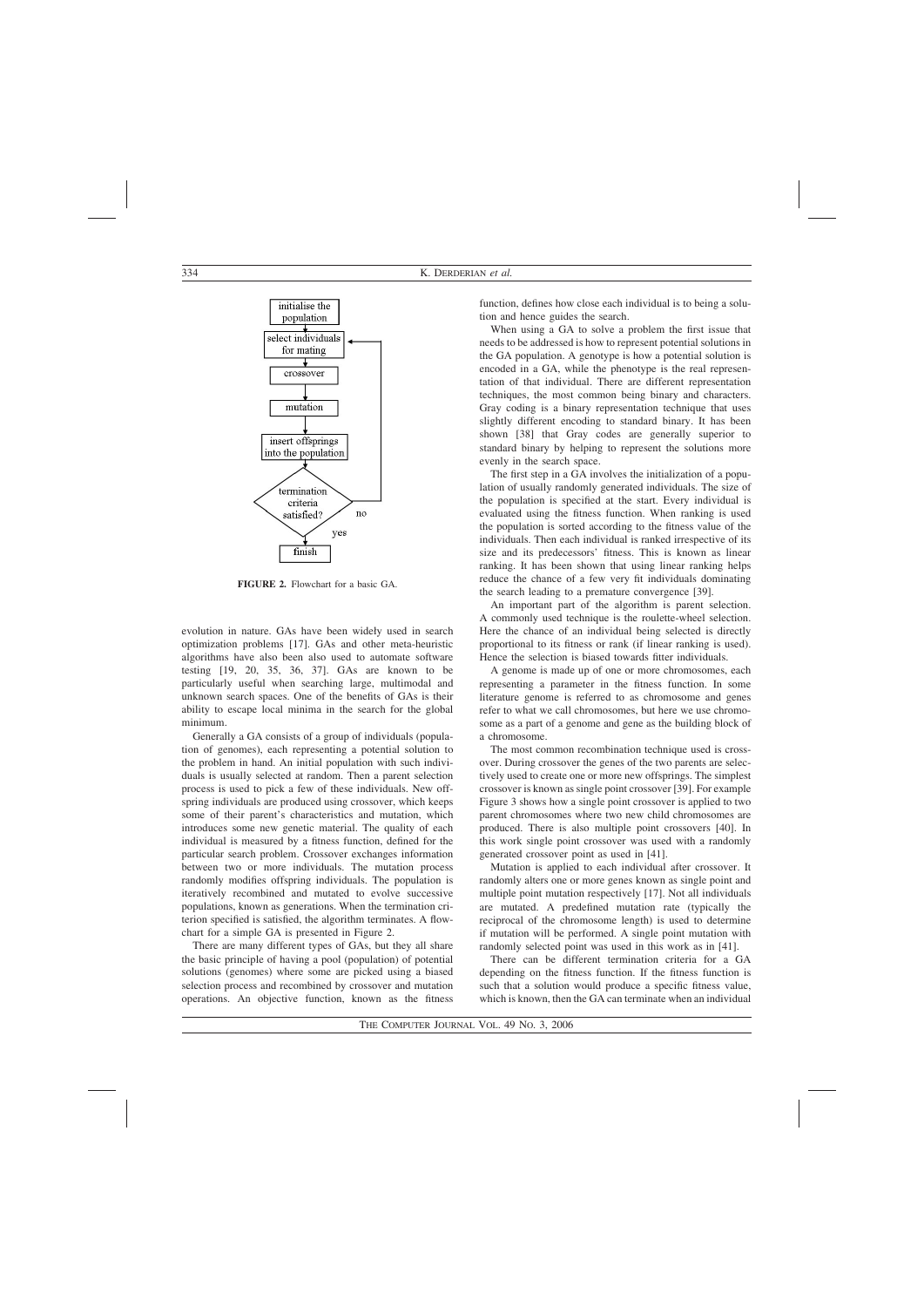| Before crossover |                        | After crossover |  |  |
|------------------|------------------------|-----------------|--|--|
|                  | Parent 1 1 1 1 1 1 1 1 | 111000 Child 1  |  |  |
|                  | Parent 2 000 00        | 000111 Child 2  |  |  |

FIGURE 3. Example of crossover.

with such fitness is generated. However in many cases this is not known therefore the GA must be given other termination criteria. Such a criterion can be the specification of a maximum number of generations after which the GA will terminate irrespective of whether a solution has been generated. Another commonly used termination criterion is population saturation. After the fitness of all or some of the individuals in the GA population has not increased for a number of generations, it is assumed that a peak of the search space has been found that cannot be escaped. Usually a combination of these termination criteria is used. We use all three.

# 3. UIO SEQUENCE GENERATION

The problem of constructing UIO sequences is known to be NP-hard [16]. While a random search algorithm would be cheap to implement, it does not always produce acceptable results. Representing UIO sequence generation as a search problem with a specified fitness function gives the opportunity for algorithms known to be robust in searches of unknown domains, such as GAs, to be used.

A UIO for a given state s of an FSM is an input/output sequence that labels a sequence of transitions from s, but does not label a sequence of transitions from any other state. The UIOs considered in this work do not contain transitions unspecified in the FSM specification. This allows for weak conformance testing of partially specified machines. The proposed method uses GA search in an attempt to generate a UIO sequence for each state of a given FSM. A fitness function directs the search. The fitness function estimates how likely it is that a given transition sequence is a UIO sequence without actually verifying that it is one. For an input sequence of size  $l$  for a given state in an FSM with *n* states the fitness function used is of  $O(l)$  complexity while a UIO verification algorithm would be of  $O(nl)$ .

Previous work [18] has shown that a GA may be used in the generation of UIOs using a state splitting tree. A state splitting tree is a rooted tree that is used to construct adaptive DSs or UIOs from an FSM. The fitness function encourages candidates to split the set of all states (in the root) into more discrete units (that share the same input and output characters). Hence the fitness function guides the search to explore potential UIOs by rewarding the early occurrence of discrete partitions while penalizing the length of the sequence. The previous work differs from that described here in three

important ways: (i) it used a more computationally intensive fitness function (based on generating the state splitting tree [16] and thus considering all states of the FSM); (ii) it was evaluated only on relatively small FSMs; (iii) only completely specified machines were considered. In the work described in the present paper the fitness function is simpler and computationally easy to compute, and it also generated UIOs for partially specified machines.

## 3.1. Defining UIO generation as a search problem

When searching for a solution using GAs an efficient way must be defined to distinguish between potentially good and potentially bad solutions. A fitness function has been defined in order to represent the UIO sequence generation as a search problem. The fitness function determines how suitable a given transition sequence is to be a UIO sequence.

In order to verify if an input sequence would produce a UIO an algorithm with complexity is of  $O(nl)$  has to be executed where  $n$  is the number of states of the FSM and  $l$  is the length of the input sequence. Instead the proposed fitness function has complexity of  $O(l)$ , and this fitness function aims to reward sequences that are likely to be UIOs. Picking a less computationally complex algorithm for the fitness function is important since the algorithm can be executed several times for each state.

A transition ranking process is completed first before the fitness function is ready to be used. This process ranks each input/output pair of the specification machine according to how many times it reoccurs in the transition table (a table with all the transitions of a machine) of the machine. A pair that occurs only once gets the lowest rank, a pair that occurs twice is ranked next etc. Pairs that have the same number of occurrences in the transition table get the same rank. For example Table 1 shows a ranked transition table for the FSM from Figure 1 (*M*1).

It is important to note that execution costs for different transitions are simply assumed to be equal. Also equally ranked pairs are assumed to have similar ability to construct valid UIOs. Where this does not hold it would be straightforward to introduce extra information into the fitness function without increasing the complexity of the algorithm.

The fitness algorithm used in this paper rewards a potential solution according to the ranks of the input/output pairs the sequence contains. The fitness function reflects the belief that the more lower ranked transitions a sequence contains, the more likely it is to define a UIO. Some reported experiments in Section 4 investigate this claim. In fact if there is an input/output pair that is unique, then it automatically becomes a UIO, identifying the state from which the transition initiates. This fitness function however does not account for infeasible test sequences if partially specified FSMs are considered. Input characters testing unspecified transitions could result in unexpected behaviour of the IUT. Hence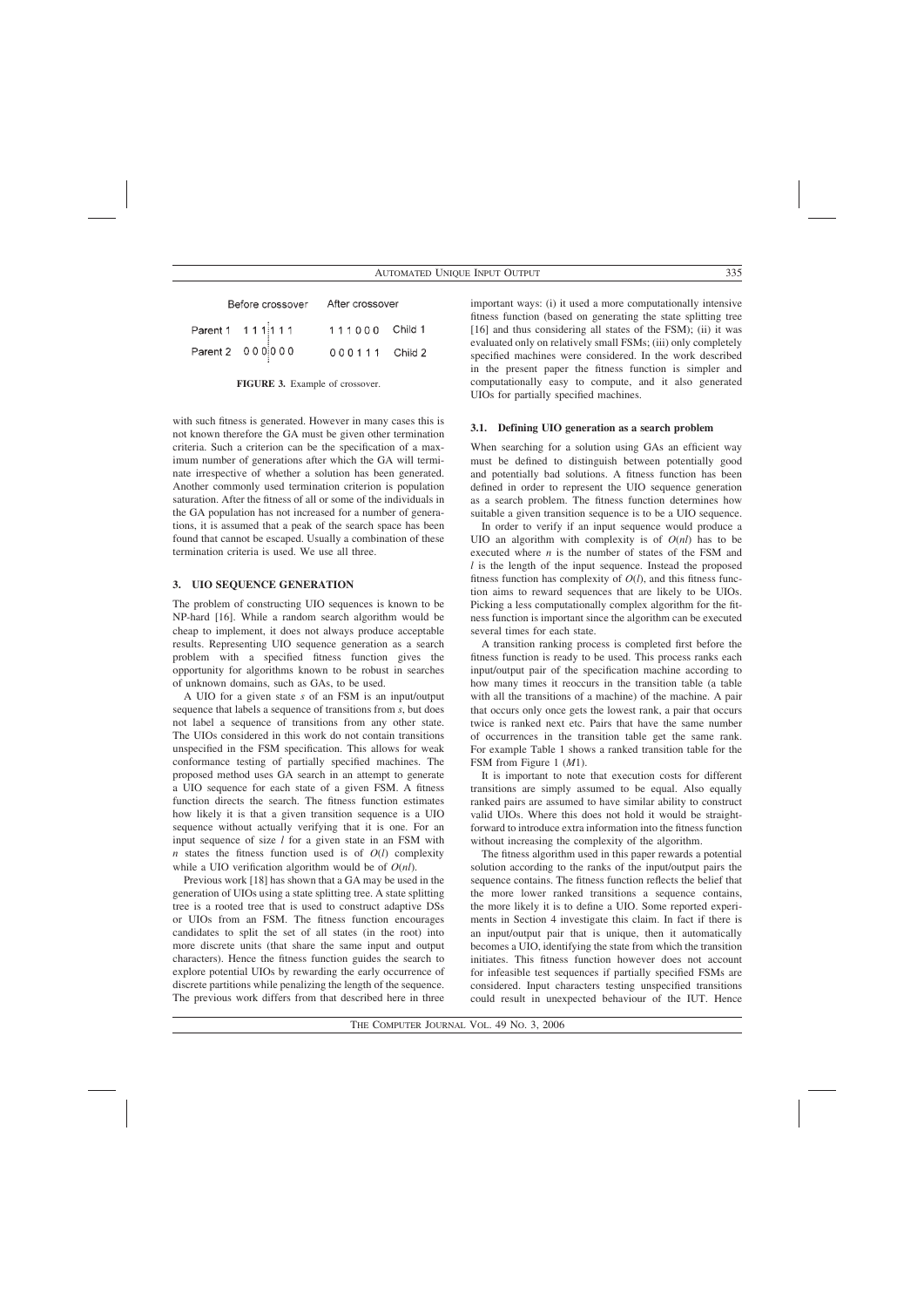| ັ           |              |           |      |
|-------------|--------------|-----------|------|
| Start state | Input/output | End state | Rank |
|             | a/0          |           |      |
|             | b/1          |           |      |
| 2           | a/1          |           |      |
| 2           | b/1          | 3         |      |
| 3           | a/0          |           |      |
| 3           | b/0          |           |      |
|             |              |           |      |

TABLE 1. Transition table for the FSM from Figure 1 with I/O rankings.

this fitness function works only for fully specified machine and in order for a partially specified machine to be used a completeness assumption has to be made. Below we explain how the fitness function can be adapted for partially specified machines.

Now consider the FSM *M*1 in Figure 1. Using the fitness function defined above the fitness of an input/output sequence would be the sum of the ranks assigned to the input/output pairs it is composed of. If we consider the sequence a/0, b/1 as a potential UIO for s1 of M1 and use the ranking provided on Table 1, a fitness value of 2 will be derived. This sequence is not a UIO as the same sequence could be executed and the same output observed from s3 of M1. On the other hand while the sequence  $b/1$ ,  $a/1$  is considered from s1 a fitness value of 1 could be derived. This sequence is a UIO and its fitness value reflects the higher chance of it being a UIO compared with the sequence before that.

Not all FSMs are completely specified and protocols systems are typically partially specified [16]. In strong conformance testing assumptions on how the non-core transitions are to be treated are made hence converting the machine into a completely specified FSM. For example one scenario is to add a transition with null output that stays in the same state. An alternative completeness assumption may be that if a transition is not in the core, then the machine makes a transition to an error state and outputs an error symbol. The missing transitions are treated as being 'do not cares' in weak conformance testing. The implementation is only required to have the same core behaviour and can be arbitrary or undefined for the missing transitions.

Further refinements to the fitness function allow it to work for partially specified machines. This could facilitate weak conformance testing without a completeness assumption. For the purpose a simulator of the specification FSM was constructed. The FSM simulator ( $\lambda^*$  and  $\delta^*$ ) is a lite version of the IUT that only determines if a test sequence is feasible from a given start state and if not it indicates how close it came of being feasible. If an input character from a sequence represents an infeasible transition from a given state the input is ignored by leaving the FSM in the same state and then the next input character in the sequence is considered. Hence the whole input sequence under consideration can be evaluated by the fitness function even when an infeasible

```
validValue = 0strengthValue = 0S_k := S_{UIO}If (l = 0) then return \phiFor(i := 1 to l) //for all the inputs/characters
  S_m := S_ky_i := \lambda(S_k, x_i)S_k := \delta(S_k, x_i)If (S_k \neq \phi)//There is a transition with this input
     validValue := validValue + 1
     strengthValue := strengthValue + r_{S_k,x_k}EndIf
  Else
     strengthValue := strengthValue + penaltyValueS_k := S_mEndElse
EndFor
return l – validValue + strengthValue
```


character has been reached. The fitness of infeasible input sequences is penalized according to how close the sequence came to be valid, while valid sequences are not penalized at all. The algorithm for the fitness function proposed is presented in Figure 4. The parameters involved are as follows:  $S_{UIO}$  is the test state; x is a single input character; y is single output character; l represents the length of the input sequence; r is the set of transition rankings where  $r_{s,x}$  represents the rank for the transition initiating from state s when input  $x$ is fed and penaltyValue is a penalty constant or function that penalizes the fitness when an unspecified transition is triggered.

The test sequence generated like this would enable strong conformance testing with a less restrictive completeness assumption and weak conformance testing without any completeness assumption for a partially specified machine.

The whole process of searching for a UIO for each state of a given FSM can be easily automated as only the transition table of the FSM is required.

A GA using this fitness function is directed towards generating input sequences that contain mostly input/output pairs with lower frequency in the transition table corresponding to feasible transitions (in the specification). The fitness function represents the search for a UIO sequence as a function minimization problem so an input sequence with a lower fitness value is considered to be more likely to form a UIO sequence since it is made up of more low ranked transitions.

#### 3.2. Input sequence representation and GA

Generating a UIO sequence for a given state of an FSM would involve finding an appropriate input sequence that generates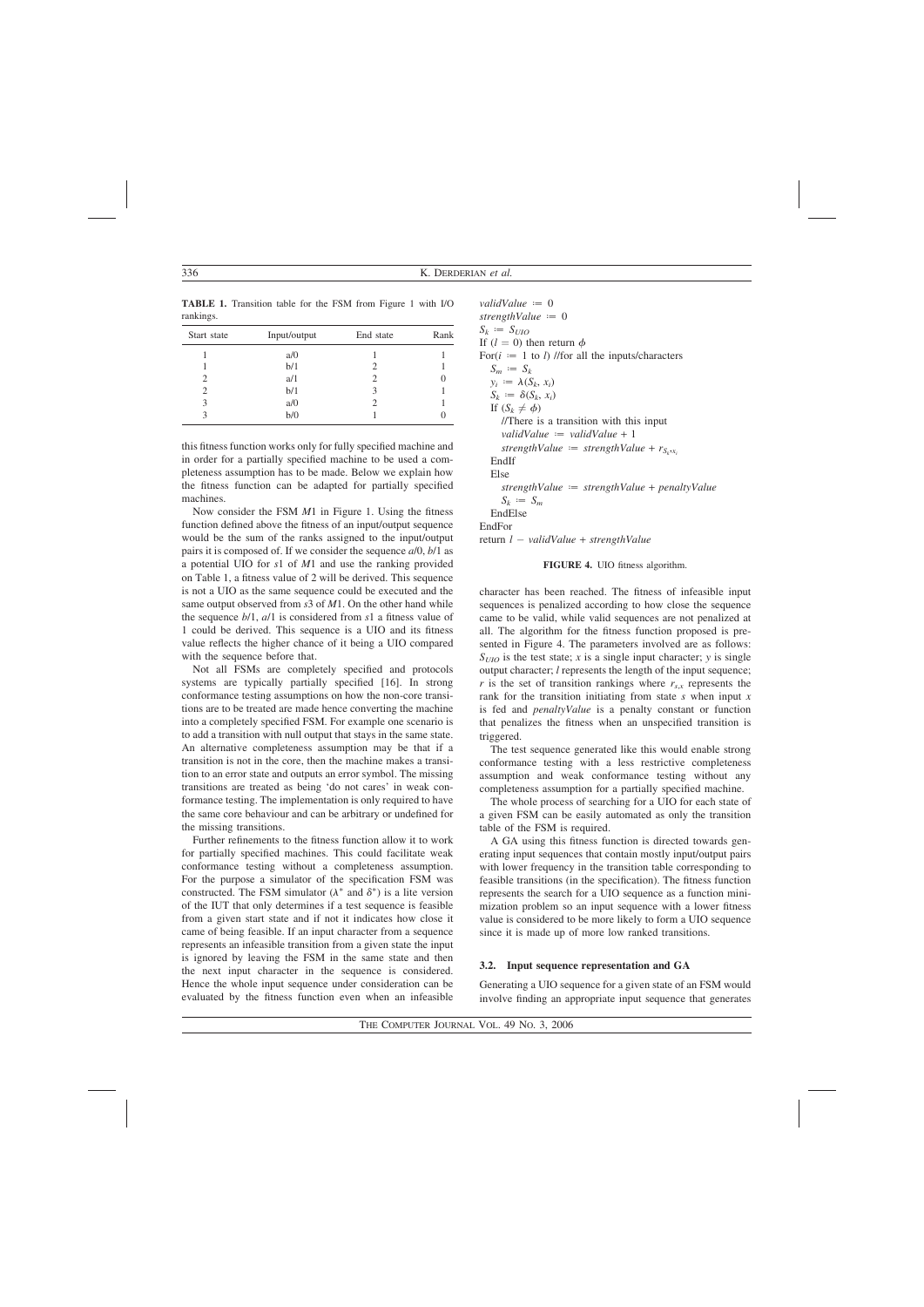a unique output sequence. A specification simulator of the FSM can be used to simulate a transition path and generate the corresponding output. Hence a genotype representing a potential solution for a given state will only need to encode an input sequence.

A phenotype representing a sequence of characters can easily be represented as a genotype made of chromosomes for each character. Then each character can be represented as it is or encoded in binary notation. As described in Section 2 the classic GA approach would be to encode the characters in binary, but both methods could be applied to this problem. The GA tool used for UIO generation [42] supported only binary, hence that was the method of choice. Also in an attempt to reduce premature convergence in the population Gray coding was used instead of standard binary encoding [38].

A type checking process could be used to discard genotypes that do not represent valid phenotypes. When using binary representation the information that it translates to should ideally be in increments of the power of 2. Hence an input for an FSM with binary alphabet can be presented with a single digit in binary, an input with input alphabet of size 4, with 2 binary digits etc. However there is a problem if the FSM considered has an input alphabet of size that is not a power of 2. In such cases a special type checking must be performed on all chromosomes within a genotype considered for fitness evaluation. The essence of this type checking is to ignore those binary combinations that do not translate to input characters from the input alphabet of the FSM considered. In the cases where a genotype is produced with invalid chromosome(s), the gene recombination, or generation in the case of the initial population generation, is repeated until a genotype where all the chromosomes are valid is produced.

This could potentially affect the speed of the algorithm as the input alphabet of the FSMs considered increases. However this was not evident in the experiments reported in Section 4. Sometimes the size of the input alphabet for an FSM is slightly bigger than its optimal binary representation (e.g. input alphabet of 17 will necessitate the use of a binary string of length 5 just because of one extra input character and introduces 15 redundant binary combinations). In such cases alternative binary to character translation techniques can be used [41] that distribute the number of valid characters and reduce the number of redundant binary combinations, but optimizing this part of the generation algorithm is not a focus of this paper.

The fitness function is designed so that it can compare only input sequences of the same length. For testing efficiency shorter sequences are more desirable, however we chose to separately consider the problem of having a fitness function and data representation that effectively addresses both the problem of UIO sequence generation and the length of such a sequence generated simultaneously.

Sequences of various lengths can be represented in binary for the GA in two ways. The first way is to simply have

genotypes of different lengths encoding input sequence of different lengths. In this case the problem of how to apply the genetic recombination techniques has to be considered. Some work has been done on variable length genotype recombination, however these methods are very domain specific and no generic form is available [43]. A different approach is to encode different length input sequences by using the same length genotypes. This could be done by introducing a reset or sequence termination character to the sequence input alphabet. When such a character is reached in a sequence, the remaining characters encoded in the genotype will be ignored. In both situations the fitness function will favour shorter sequences to longer ones as they are likely to get a lower fitness value because of the fewer transitions involved. Initial experiments found that such a fitness function would always favour a single character sequence with just a reset character. Hence in order to generate a minimal UIO a set of generation attempts was made with gradually increasing sequence size.

# 3.3. Generating UIOs using GAs

After a fitness function and a phenotype representation technique are defined a GA can be used to find UIOs for all the states of an FSM. Verifying whether an input sequence is a valid UIO for a given state of an FSM is computation intense— $O(nl)$  for sequences of length l and n state FSM. So after a GA search stops, instead of checking if all the population individuals of the GA are UIOs only the sequence with the best fitness is considered. The result need not be a UIO sequence since not all FSMs have UIOs for all states or the GA might have converged prematurely i.e. the search might have converged to a local minimum. To increase the confidence that the input/output sequence found is the minimal length UIO for any given state i.e. a global minimum in the search space has been reached, the GA should be executed a number of times and only the best result kept.

For every GA execution the initial population is a set of randomly generated input sequences (genotypes). The corresponding output can be obtained from the FSM simulator generated from the FSM specifications (transition table). Each generated input sequence is type checked to see whether it represents a specified sequence of input of characters for the FSM under test. If not a new sequence is randomly generated until the initial population consists entirely of specified input sequences. The fitness is evaluated only for valid sequences. Hence any repeated attempts to generate a sequences are not counted as fitness evaluations. Starting the GA with a population of valid input sequences increases the probability of generating new valid input sequences after crossover. The crossover and mutation operators recombine the existing genotypes in such a way that input sequences representing specified transitions with lower ranked input/output pairs are rewarded. Input sequences that represent some unspecified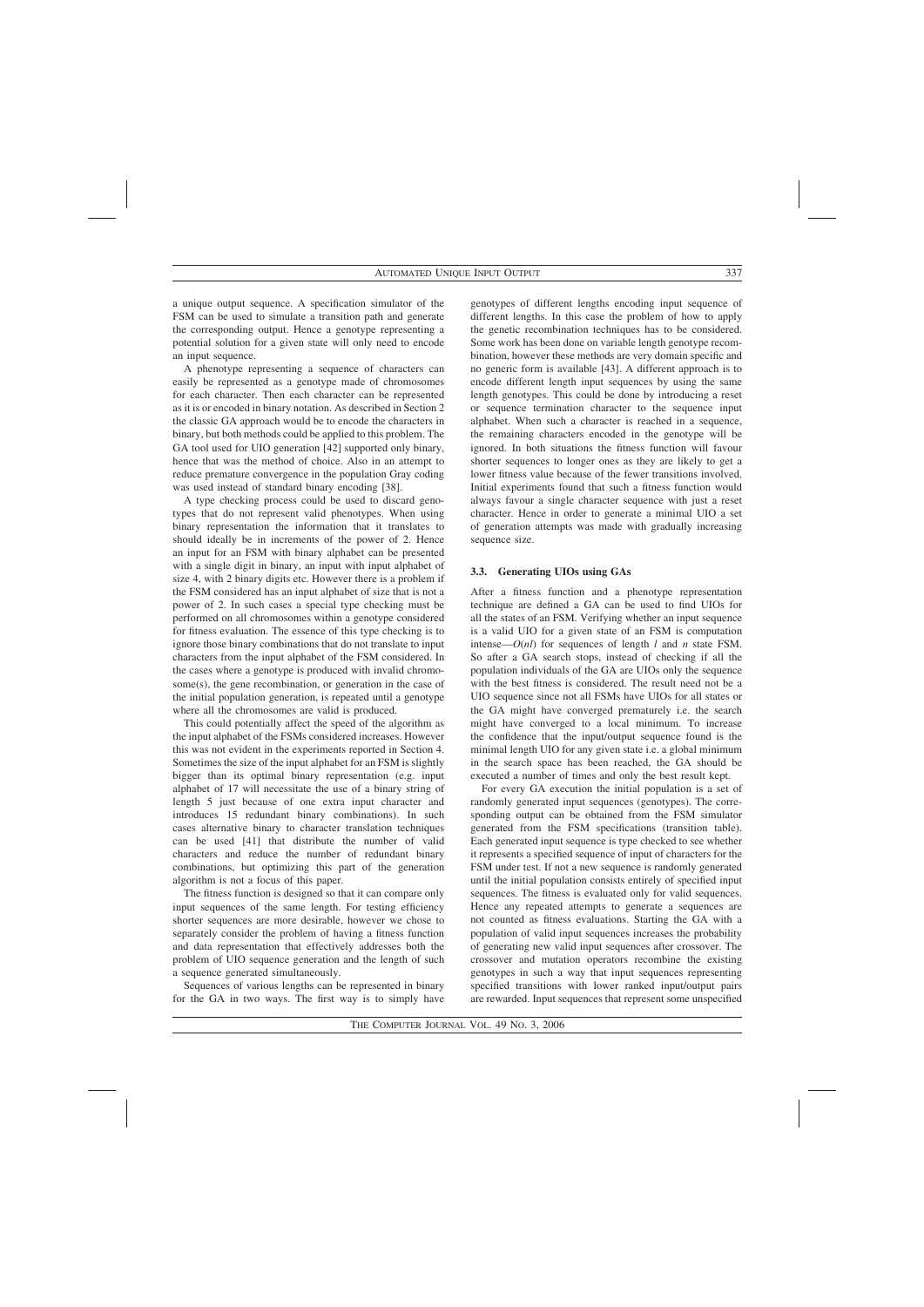transitions, specified transitions with higher ranked input/ output pairs or a combination of both would be rewarded less and penalized.

An example of how the GA recombination operators can help in this search follows. Lets consider an FSM M2 for which the sequence  $a/1$ ,  $b/0$ ,  $c/1$  is a UIO for s1. Assuming that abc is the only minimal UIO for that state lets take aab and  $cbc$  as two potential solutions in the population of the GA searching to find that UIO. Recombining these two sequences using a crossover at the first point would generate the necessary solution abc. Alternatively a crossover at the second point would generate the sequence aac that after a mutation at the second point can again produce the required abc.

The GA for every search terminates either after a set number of recombinations or if the population gets saturated with the same solution and does not improve for a number of generations. The lowest possible value for the fitness function cannot be negative but otherwise is unknown. Hence the GA cannot be set to terminate after an optimal solution is found. The only exception is when a single input character represents a UIO, then the fitness value evaluates to 0 and the GA terminates. Hence the GA currently used might have generated a solution much earlier than it actually terminates, but we have not yet attempted to optimize this aspect of the GA. Further work will aim to improve the fitness function and the generation algorithm so that fewer GA cycles are necessary before a solution is found.

## 4. EXPERIMENTS

Most FSM examples available in the literature are not very large. A set of relatively small real FSM systems exists that is used for benchmarking purposes [44]. This set can be used to examine the effects of the UIO generation algorithm on small but real FSMs and in order to examine how it performs on larger FSMs a set of larger randomly generated FSMs was used.

The first set of experiments considers a set of 11 real FSMs (Table 2). The FSMs ranged in size from 4 to 27 states and 10–108 transitions. The second set of experiment was conducted on a set of 23 randomly generated FSMs (Table 3). These FSMs ranged from 5 to 360 states and 14–901 transitions in size.<sup>1</sup> Both sets consisted only of deterministic, strongly connected and minimal but not necessarily completely specified FSMs.

A breadth first search (BFS) algorithm can be used to enumerate through all possible input sequence combinations. By verifying each combination we can exhaustively (up to a fixed input sequence limit) find all the minimal length UIOs (within that limit). This approach would require each

| <b>FSM</b> | <b>States</b> | <b>Transitions</b> | Inputs | Outputs        |
|------------|---------------|--------------------|--------|----------------|
| dk15       | 4             | 32                 | 8      | 11             |
| mc         | 4             | 32                 | 8      | 8              |
| bbtas      | 6             | 24                 |        |                |
| beecount   | 7             | 51                 | 8      |                |
| dk14       |               | 56                 | 8      | 15             |
| dk27       |               | 14                 | 2      | 3              |
| shiftreg   | 8             | 16                 | 2      | $\overline{c}$ |
| dk17       | 8             | 32                 |        | 5              |
| lion9      | 9             | 25                 |        | $\overline{c}$ |
| dk512      | 15            | 30                 | 2      | 4              |
| dk16       | 27            | 108                |        |                |

TABLE 2. List of the 11 real FSM examples used.

TABLE 3. List of the 23 randomly generated FSM examples used.

| <b>FSM</b>     | <b>States</b> | Transitions           | Inputs         | Outputs                 |
|----------------|---------------|-----------------------|----------------|-------------------------|
| $\mathbf{1}$   | 5             | 14<br>$\overline{4}$  |                | $\mathfrak{2}$          |
| $\overline{c}$ | 10            | 33                    | $\overline{4}$ | $\overline{\mathbf{c}}$ |
| 3              | 20            | 51                    | $\overline{4}$ | $\overline{c}$          |
| 4              | 39            | 87                    | $\overline{4}$ | $\overline{c}$          |
| 5              | 50            | 136                   | 4              | $\overline{c}$          |
| 6              | 73            | 177                   | $\overline{4}$ | $\overline{c}$          |
| 7              | 90            | 218                   | $\overline{4}$ | $\overline{c}$          |
| 8              | 98            | 250                   | $\overline{4}$ | $\overline{c}$          |
| 9              | 113           | 296                   | 4              | $\sqrt{2}$              |
| 10             | 132           | 316<br>$\overline{4}$ |                | $\sqrt{2}$              |
| 11             | 158           | 393                   | 4              | $\sqrt{2}$              |
| 12             | 180           | 450                   | 4              | $\boldsymbol{2}$        |
| 13             | 203           | 498                   | 4              | $\frac{2}{2}$           |
| 14             | 209           | 553                   | 4              |                         |
| 15             | 227           | 568                   | 4              |                         |
| 16             | 244           | 611<br>4              |                | $\frac{2}{2}$           |
| 17             | 264           | 658<br>4              |                | $\overline{c}$          |
| 18             | 291           | 765                   | 4              | $\overline{c}$          |
| 19             | 305           | 771                   | 4              | $\overline{c}$          |
| 20             | 311           | 765                   | 4              | $\sqrt{2}$              |
| 21             | 323           | 809                   | $\overline{4}$ | $\sqrt{2}$              |
| 22             | 347           | 856                   | 4              | $\overline{c}$          |
| 23             | 360           | 901                   | $\overline{4}$ | $\sqrt{2}$              |

input sequence to be verified using a UIO verification algorithm  $(O(nl))$ . On the other hand the GA approach presented in this paper verifies only one input sequence at the end of a GA execution. For that reason it is difficult to present a precise comparison of effort between the GA and a BFS algorithm, but a rough figure biased towards the BFS is presented.

The minimal UIOs found for all the states of an FSM by the two GAs and random algorithm were considered. The shortest UIO for each state was listed. The longest UIO in this list was used as an indicator of what maximum length input sequence a BFS algorithm would be expected to generate for a given FSM in a worst case scenario. This figure

<sup>&</sup>lt;sup>1</sup>The experiments were carried out on FSMs with at most 360 states due to the prototype tool being limited to FSMs with no more than 1000 transitions. This restriction was due to a combination of Java features and the tool design.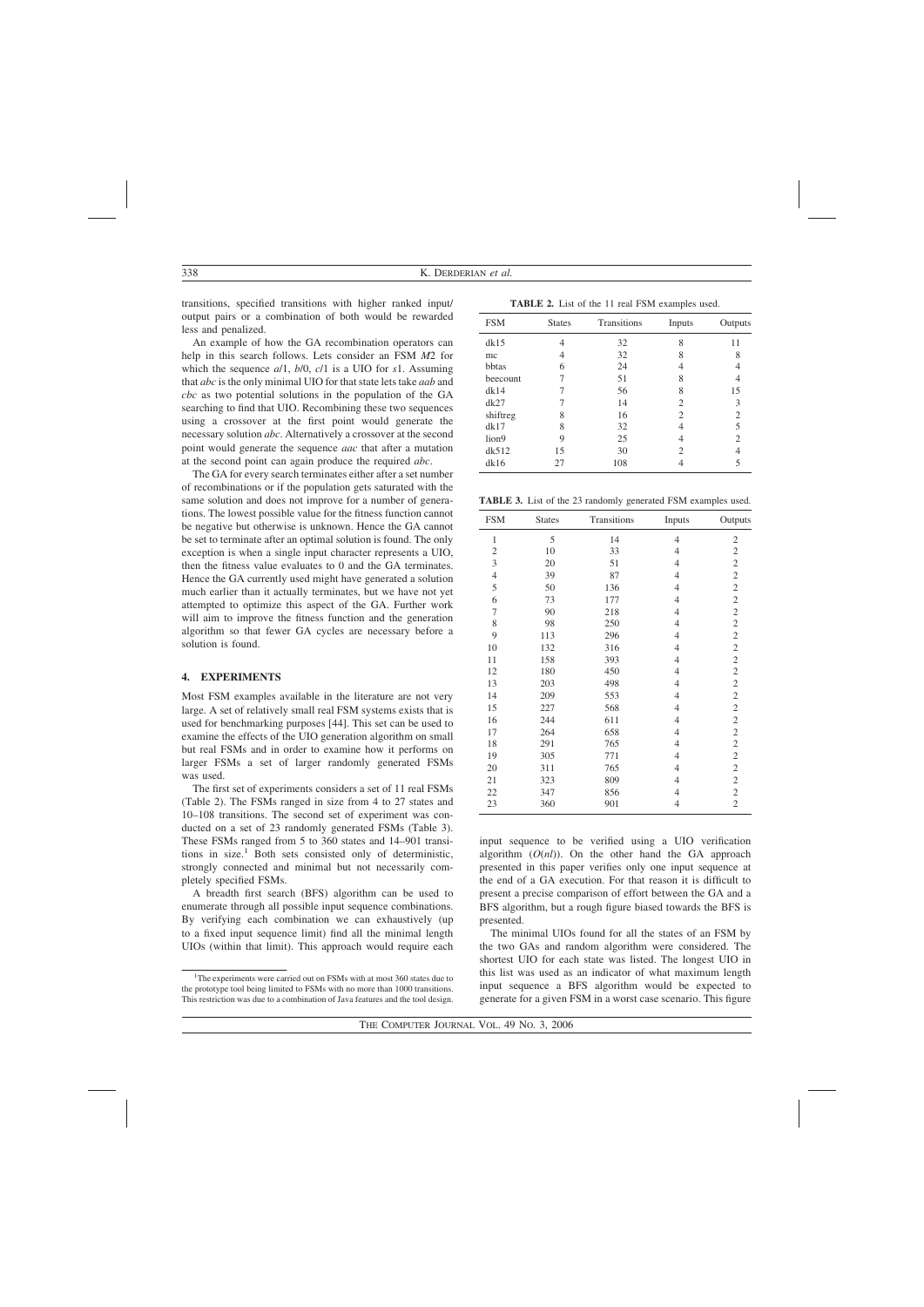

FIGURE 5. Difference in effort between worst case BFS and current GA results in attempt to find all UIOs of an FSM.



FIGURE 6. Difference in effort between worst case BFS and current GA results in attempt to find all UIOs of an FSM—four worst performing FSMs for BFS removed from graph.

is compared with the number of fitness evaluations (including unsuccessful UIO generation attempts) by the GAs and random UIO generation (the 2 GAs and random were given the same effort in terms of fitness evaluations). Figure 5 shows the difference between these two figures for all 23 randomly generated FSMs. As some of the BFS input sequence variations go into billions Figure 6 shows the same information but filtering the four worst estimated BFS effort FSMs. From the graph it is clear that for many FSMs the BFS algorithm could have been more efficient to use. This is because of the mainly short UIOs found for many of the FSMs. However the graphs also indicate that the BFS is much worse in some cases, where the GA performed well.

It was expected that when small FSMs are considered the real advantage of the new method cannot always be observed over the random test sequence generation method. However as the size of the FSMs considered increases the proposed method is expected to outperform the random method. Since BFS is not feasible for those FSMs where the benefits of using GA are likely to be observed, BFS was not included in the experiments.

Some results justifying the UIO generation algorithm choice are presented first. Then the actual performance of



FIGURE 7. Fitness function value and DoD for a set of UIOs for FSM dk16.

the algorithm is compared with the random generation algorithm. The reason for using two different GA types was to experiment if the slightly different heuristics can generate better results. The first GA used a single point crossover and mutation while the second used a complex multiple point crossover and mutation. In general the second GA tended to find a solution slightly faster than the first GA, but they produced the same results. Hence for most FSMs the two GAs show identical performance.

## 4.1. UIO generation process

For any successful heuristic search it is imperative that a fitness function is selected that guides the search correctly towards a solution. In the search for UIOs the DoD metric can be used [30]. A DoD compares the output sequence  $\beta$ generated by an input sequence  $\alpha$  from state  $s_i$  with the corresponding output sequence from state  $s_i$ . We can extend this notion and instead of comparing the output sequence of  $s_i$  only with that of  $s_j$ , where  $s_j$  is just another state, we can compare it with all states apart from  $s_i$ . We sum all the individual DoD values into one cumulative DoD for a given UIO. This process is of the same complexity as the UIO verification algorithm— $O(ln)$ . In this paper we refer to this cumulative DoD value.

Figure 7 has two graphs representing the DoD and fitness values of 19 input sequences for the  $dk16$  FSM, the largest from the set of real FSM examples. These 19 input sequences represented 19 UIOs for different states of that FSM. The vertical scale of the graph represents the fitness and DoD values while the horizontal represents the state of the UIO. It can be seen how the shape of the fitness function closely follows the shape of the DoD, except for the extent of the actual rises and falls of the DoD. This indicates that the fitness function, although not calculating the DoD for a given input sequence, can serve as a rough estimate of which input sequences are likely to have higher DoD and hence are likely to be UIOs. Therefore the fitness function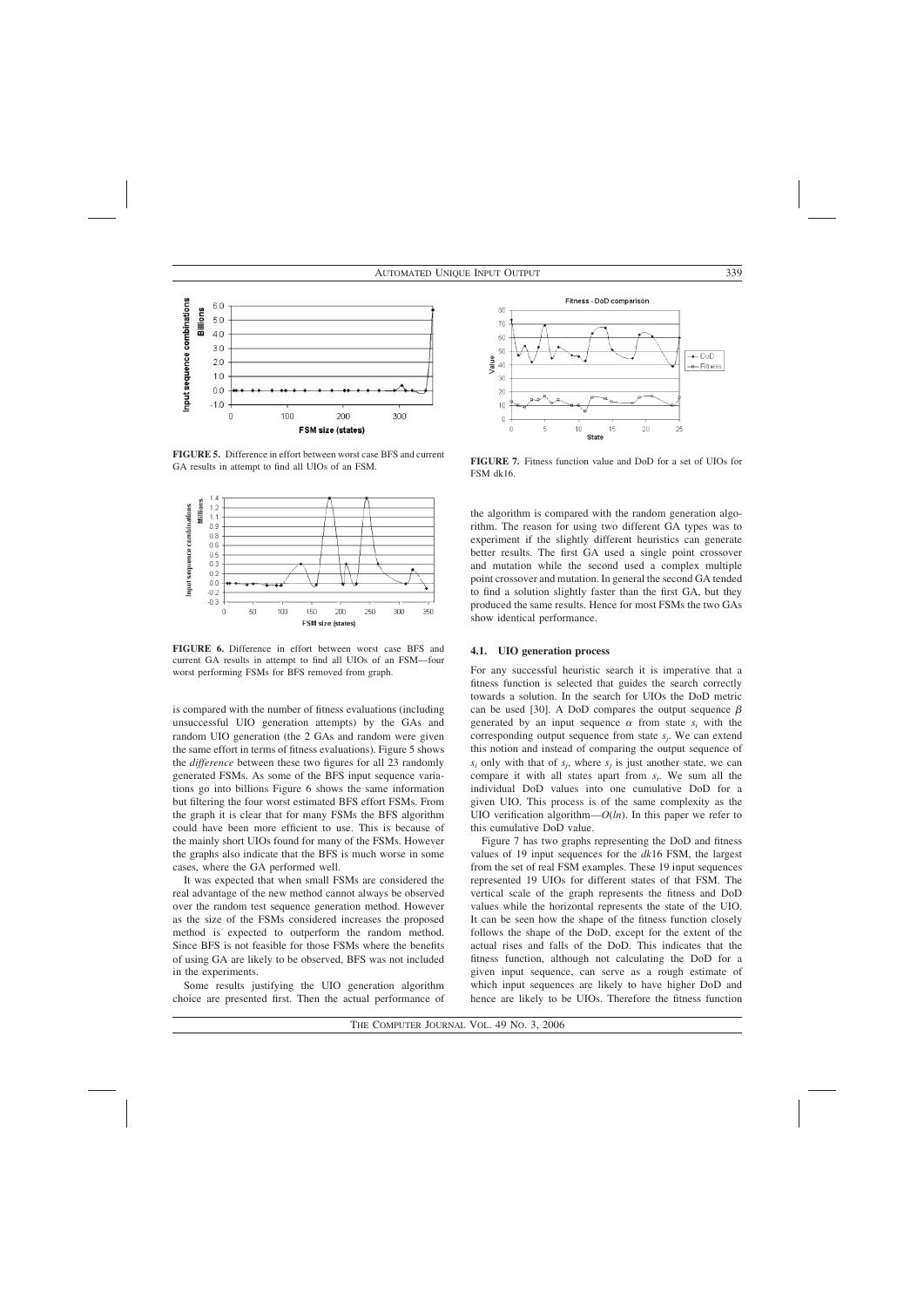

FIGURE 8. Positions in the GA population where the first valid UIO was found for each state of FSM dk16 (the largest of the real FSMs).

is likely to be directing the search in a positive direction without the full expense of calculating the DoD.

As mentioned before the UIO generation process used involved verifying whether a given input sequence is a UIO for a given state. After a GA has terminated only the highest ranked element in the final population is verified to see whether it represents a UIO because of the computational complexity involved with this checking process. Verifying an input sequence as a UIO is the most expensive part of the algorithm but it would not make sense to verify only the top ranked individual of a population if such individuals do not tend to be UIOs. Figure 8 represents the rank of the first element within the 20 terminated GA populations which generated UIOs for the dk16 FSM (the largest of the real FSMs). Half of the UIOs were found at the top, 0-th position of their corresponding GA population. The next highest ratio represented only 10% of the results. The rest of the real FSMs had even higher ratio of UIOs found at the top, 0-th position of their corresponding GA populations. This suggests that we lose little by verifying only the top ranked individual but we reduce the complexity of the whole UIO generation process since we repeat the search if a UIO is not found. It is simple to adapt the algorithm so it checks all elements of the final population or some fixed proportion of this.

## 4.2. UIO generation

A set of experiments involving UIO generation was run using the two sets of FSMs. Two slightly different GAs and a random search algorithm were used for every FSM. After each UIO generation attempt a simple algorithm was used to determine whether the sequence is indeed a valid UIO and does not contain unspecified transitions. The GAs used a single, ranked population where fitter genotypes are added by removing the genotypes with the lowest rank. The genotype selection was done using roulette wheel selection [34]. Gray coding [41] was used as the chromosome representation technique. The recombination operators used were uniform crossover and uniform binary mutation with mutation rate of 0.05. The first GA used the classic genotype recombination while the second GA used a chromosome recombination where each input character for a transition sequence is represented as a separate chromosome. The second GA performs recombination independently on each character of the input sequence. The termination criteria were population saturation or up to 10,000 fitness evaluations. A UIO generation attempt for a given state in the FSM involved no more than 3 GA executions, for each of the sequence sizes (number of chromosomes) considered with up to 25 inputs. The fittest phenotype after each GA termination was considered as a potential UIO sequence. As soon as a valid UIO was found for a given state in the FSM the search moved to the next state. For the randomly generated FSMs no more than 15 GA executions were considered for each sequence size up to 45 inputs because these FSMs are larger and we expected that more effort would be required to generate UIOs.

After sequences were generated with the 2 GAs, random sequence generation was applied. After a number of random input sequence generations, within the FSM input alphabet constraints, the sequences were ranked and the fittest one was checked to determine whether it was a UIO. The number of random generation attempts (to generate a UIO) for a state of the FSM used was equal to the average number of attempts it took the GAs to generate a UIO for that particular state. Every attempt to generate a sequence for a given state was repeated for sequence sizes ranging from the shortest to the longest UIO sequence found for this state by the GAs. The random search was given at least the same computational power in terms of number of fitness evaluations and UIO verification attempts.

Figure 9 and Table 4 show the results of the UIO generation algorithm conducted on the set of 11 real FSMs. For each FSM two different types of GA algorithms and a random generation algorithm were executed in an attempt to generate UIOs for each state.

Some of the FSMs considered have a very small number of states. For such FSMs a single input character might represent a UIO. In such cases it is obvious that the random algorithm will be effective. For example all the UIOs in the mc FSM were of length 1. It is also important to note that not all FSMs have UIOs for all states. For example the lion9 and becount FSMs have UIOs for only 2 of their states, and they were found by the UIO generation algorithms. The number of UIOs generated were compared with results reported in [45, 46]. FSMs  $dk14-17$  and  $dk512$  were reported to have the same UIO state coverage as we found. In  $[45]$  the  $dk16$ FSM was reported to have UIOs for 21 of its 27 states, however [46] reported that it only has UIOs for 20 states and we manually verified that. The GA produced UIOs for these 20 states. FSMs mc, bbtas and shiftreg had UIOs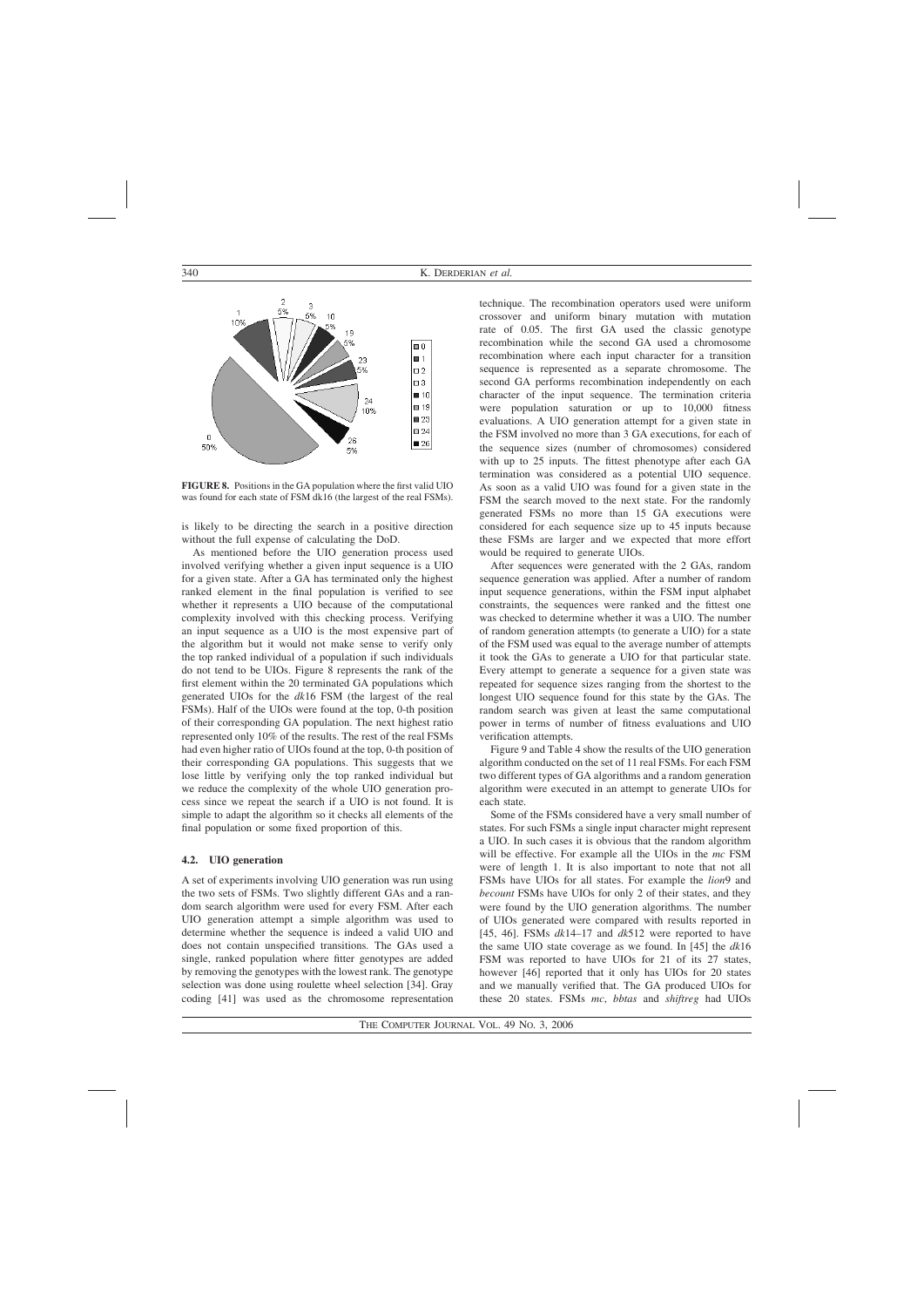

FIGURE 9. Percentage state coverage in UIOs generated by GA compared with random algorithm. Results for real FSMs.

| compared with random algorithm. Results for real FSMs. |               |        |            |          |                  |
|--------------------------------------------------------|---------------|--------|------------|----------|------------------|
| <b>FSM</b>                                             | <b>States</b> | $GA\%$ | GA Alt $%$ | Ran. $%$ | Diff. $%$        |
| dk15                                                   | 4             | 75     | 75         | 50       | 25               |
| mc                                                     | 4             | 100    | 100        | 100      | $\left( \right)$ |
| bbtas                                                  | 6             | 100    | 100        | 67       | 33               |
| beecount                                               | 7             | 28     | 28         | 28       |                  |
| dk14                                                   | 7             | 43     | 43         | 43       |                  |
| dk27                                                   |               | 57     | 57         | 43       | 14               |
| shiftreg                                               | 8             | 100    | 100        | 100      | $\left( \right)$ |
| dk17                                                   | 8             | 88     | 88         | 63       | 25               |
| lion9                                                  | 9             | 22     | 22         | 22       | 0                |
| dk512                                                  | 15            | 73     | 73         | 40       | 33               |
| dk16                                                   | 27            | 74     | 74         | 63       | 11               |

TABLE 4. Percentage state coverage in UIOs generated by GA

generated for all their states. This shows that for each FSM the GA UIO generation managed to find at least one UIO for all the states that had one. Also for most of the FSMs the GA-based UIO generation outperformed the random generation generating up to 33% better results. As expected not all the UIOs generated were minimal.

Now consider the experiments with (larger) randomly generated FSMs. Both GA search-based UIO generation techniques performed better for all 23 randomly generated FSMs, sometimes generating UIOs for up to 62% more states than the random search. The 2 GAs produced identical UIO state coverage results. Figure 10 shows the number of states for which a UIO has been generated as a percentage of the total number of states of the FSM using the three methods. Figure 11 shows the same data but plots the difference in the percentage between the random search and the two GA methods. Here it appears that the difference between the GA and random algorithm increases as the size of the FSMs increases. Both graphs clearly illustrate the potential



FIGURE 10. Percentage state coverage in UIOs generated by GA compared with random algorithm. The two GAs produced identical results. Results for randomly generated FSMs.



FIGURE 11. Percentage difference in UIOs generated by GA compared with random algorithm. Results for randomly generated FSMs.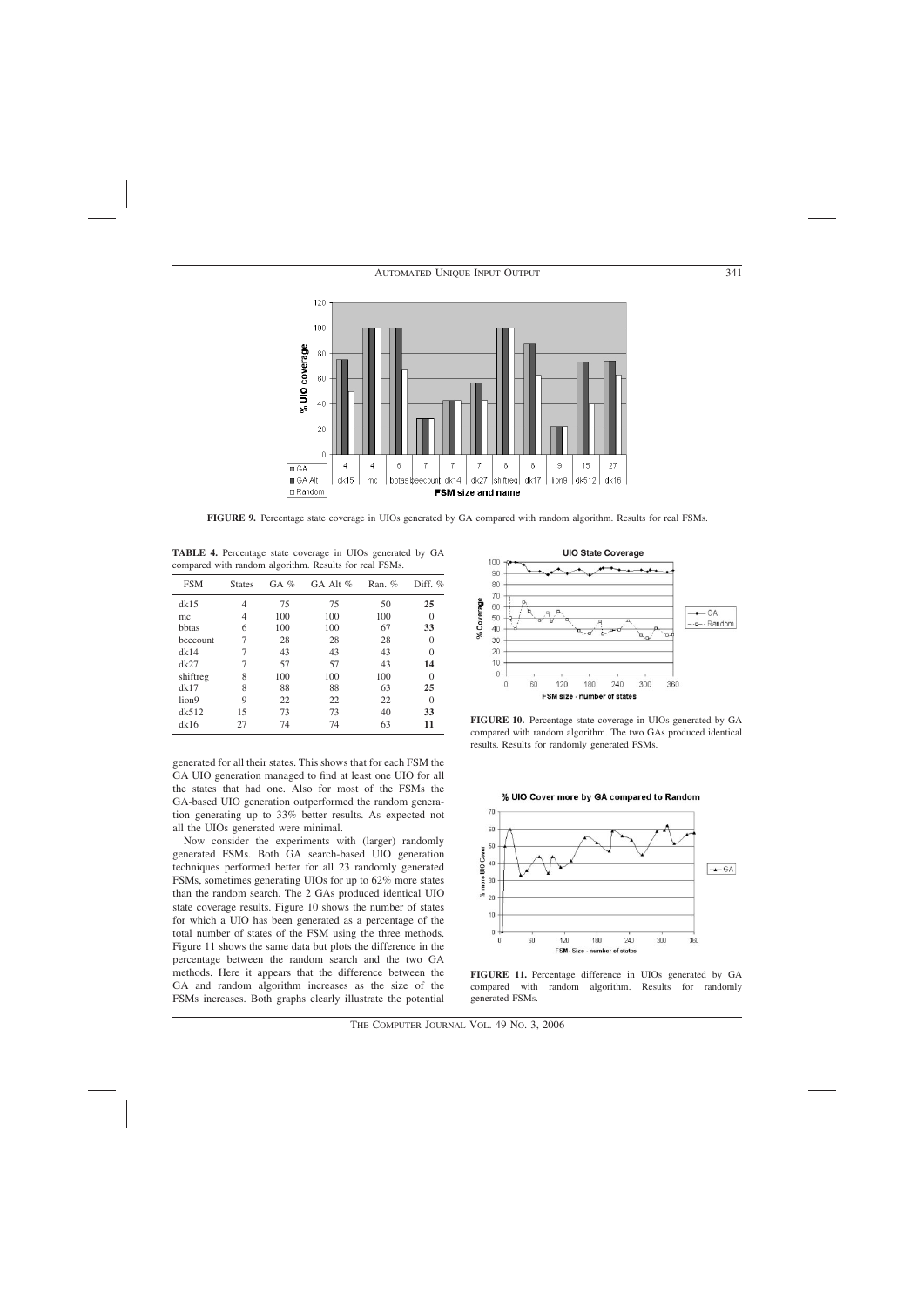

FIGURE 12. Average UIO size found for the randomly generated FSMs.

advantage of using GA search against random search for UIOs, when using the fitness function considered. It is important to remember that different FSMs have different properties. For example not all FSMs have UIO sequences for all their states. Hence the graphs are not very smooth. Again, not all the UIOs generated were minimal.

Another interesting result was that the average UIO sequence size was much shorter than expected as in the worst case the length of a UIO is exponential in terms of the number of states of the FSM [4]. In fact, most of the UIO sequences seem to be very short, even for larger FSMs. In comparison, a separating sequence is expected to be of size  $n - 1$  at most, but it has been observed that its expected size is of  $O(log(n))$  [47]. Figure 12 shows the average UIO sequence length for each of the 23 FSMs using the GA methods and the random search. The graph does not seem to increase exponentially, but it actually seems to increase at a rate less than linear. Since most of the larger FSMs on the graph have state coverage as high as 95%, indicating that there are not many UIOs left to be found, it seems that most of the UIOs tend to be very short.

## 5. CONCLUSIONS

State verification is an important part of conformance testing for FSMs. UIO sequences are commonly used for state verification because of their advantages over the other methods. The problem of generating such sequences however is known to be NP-hard [16]. While a random algorithm could be used it does not always produce acceptable results. GAs have previously been used to generate UIOs for relative small and completely specified FSMs [18].

In this paper we define the problem of finding UIO sequences as a search problem. We define a computationally efficient fitness function of  $O(l)$  complexity for an input sequence of size *l* that is used to guide a GA. UIOs for both completely and partially specified FSMs were generated. Our approach considers partially specified FSMs and generates UIOs that can also be used for weak conformance testing without completing the FSM.

We investigated the performance of a GA search for UIOs for an FSM using this fitness algorithm on a number of real and some larger randomly generated FSMs and report the results.

UIOs were computed using GA and random search. The experiment included two groups of FSMs: a set of 11 real FSM specifications of small size; and a set of 21 randomly generated FSMs with up to 360 states. The fitness function appears to direct the search towards generating UIOs. The experiments show that the GA outperforms (up to 62% better) or is at least as good as a random search for UIO sequences. As the size of the FSMs increased the difference between the performance of the GA and random UIO generation also increased.

The results also show that the average UIO size tends to be small even for larger FSMs. Most of the UIOs found were no longer than 10 input/output pairs. Searching for UIOs using a BFS algorithm for some of the larger FSMs considered could run into billions of input sequence generations in a worst case scenario (judging from the minimal UIOs we have found for those FSMs). However BFS could be more efficient than GA for shorter UIOs. This could suggest that BFS or even random search can be very useful for generating most of the UIOs, which are very short. GA search can subsequently be used to search for longer UIOs which are otherwise computationally difficult to identify using BFS.

#### **REFERENCES**

- [1] Hennie, F. C. (1964) Fault-detecting experiments for sequential circuits. In Proc. Fifth Annual Symp. Switching Circuit Theory and Logical Design, Princeton, NJ, November, pp. 95–110.
- [2] Chow, T. S. (1978) Testing software design modelled by finite state machines. IEEE Trans. Softw. Eng., 4, 178–187.
- [3] Aho, A., Dahbura, A., Lee, D. and Uyar, M. U. (1991) An optimization technique for protocol conformance test generation based on UIO sequences and rural chinise postman tour. IEEE Trans. Commun., 39, 1604–1615.
- [4] Lee, D. and Yannakakis, M. (1994) Testing finite state machines: state identification and verification. IEEE Trans. Comput., 43, 306–320.
- [5] Sidhu, D. P. and Leung, T. K. (1989) Formal methods for protocol testing: a detailed study. IEEE Trans. Softw. Eng., 15, 413–426.
- [6] Shen, Y., Lombardi, F. and Dahbura, T. (1989) Protocol conformance testing using multiple UIO sequences. In Proc. IFIP WG6.1 9th Int. Symp. Protocol Specification Testing and Verification, Amsterdam, Holland, pp. 131–144.
- [7] Yang, B. and Ural, H. (1990) Protocol conformance test generation using multiple uio sequences with overlapping. In Proc. ACM Symp. Communications Architectures & protocols (SIGCOMM '90), pp. 118–125.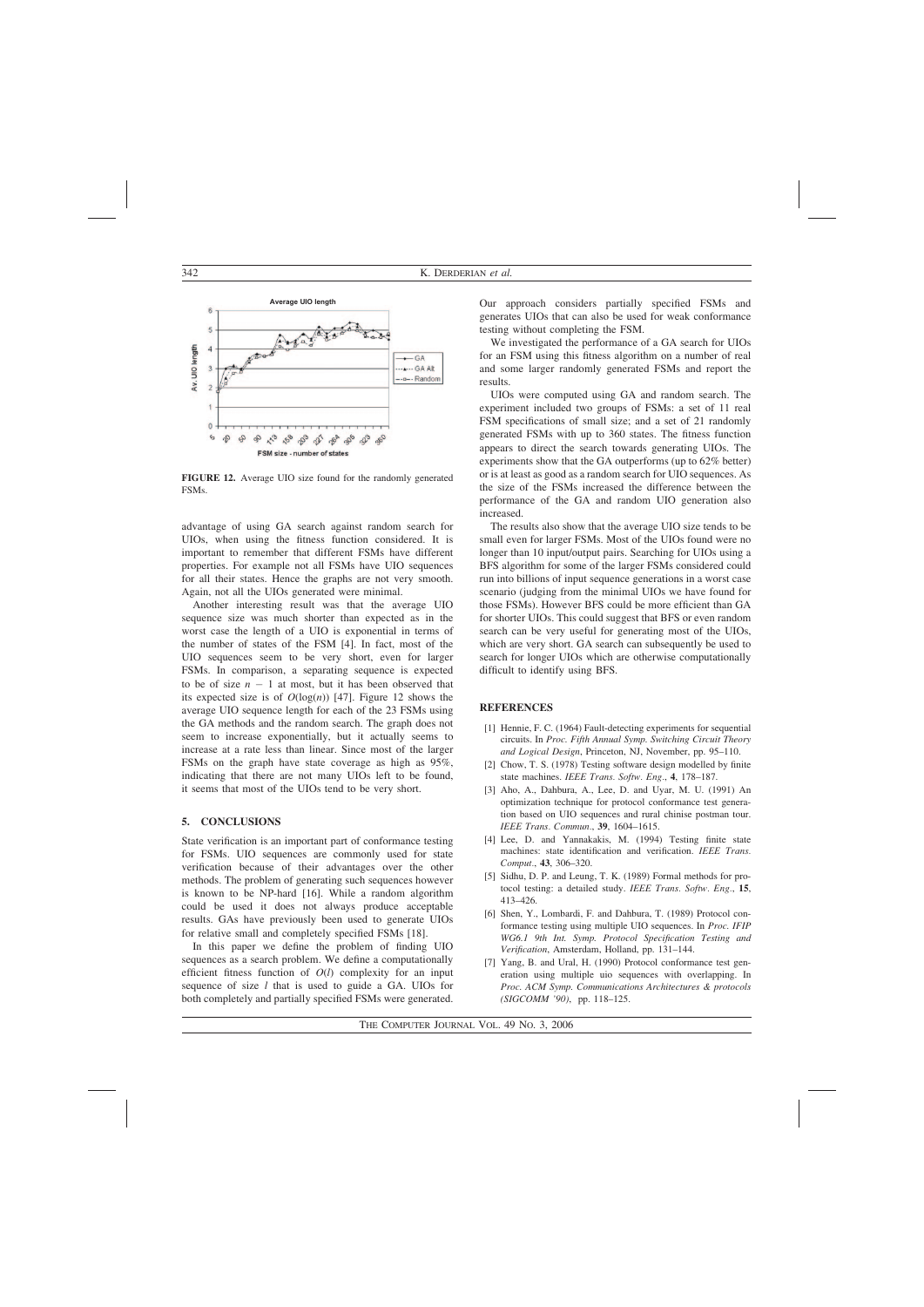- [8] Miller, R. E. and Paul, S. (1993) On the generation of minimallength conformance tests for communication protocols. IEEE/ ACM Trans. Netw., 1, 116–129.
- [9] Shen, X. and Li, G. (1992) A new protocol conformance test generation method and experimental results. Proc. 1992 ACM/ SIGAPP Symp. Applied Computing (SAC '92), pp. 75–84. ACM Press.
- [10] Tanenbaum, A. S. (1996) Computer Networks (3rd edn). Prentice Hall, Upper Saddle River, NJ, USA.
- [11] Gonenc, G. (1970) A method for the design of fault detection experiments. IEEE Trans. Comput., 19, 551-558.
- [12] Ural, H., Wu, X. and Zhang, F. (1997) On minimizing the lengths of checking sequences. IEEE Trans. Comput., 46, 93–99.
- [13] Hierons, R. M. and Ural, H. (2002) Reduced length checking sequences. IEEE Trans. Comput., 51, 1111-1117.
- [14] Rezaki, A. and Ural, H. (1995) Construction of checking sequences based on characterization sets. Comput. Commun., 18, 911–920.
- [15] Sabnani, K. K. and Dahbura, A. T. (1988) A protocol test generation procedure. Comput. Netw. ISDN Syst., 15, 285-297.
- [16] Lee, D. and Yannakakis, M. (1996) Principles and methods of testing finite state machines—a survey. Proc. IEEE, 84, 1090–1123.
- [17] Goldberg, D. E. (1989) Genetic Algorithms in Search, Optimisation and Machine Learning. Addison-Wesley Publishing Company, Reading, MA.
- [18] Guo, Q., Hierons, R. M., Harman, M. and Derderian, K. (2004) Computing unique input/output sequences using genetic algorithms. In Proc. Formal Approaches to Software Testing: Third Int. Workshop, FATES 2003, LNCS 2931, pp. 169–184. Springer, New York.
- [19] Jones, B. F., Eyres, D. E. and Sthamer, H.-H. (1998) A strategy for using genetic algorithms to automate branch and fault-based testing. Comput. J., 41, 98–107.
- [20] Jones, B. F., Sthamer, H.-H. and Eyres, D. E. (1996) Automatic structural testing using genetic algorithms. Softw. Eng. J., 11, 299–306.
- [21] Beizer, B. (1990) Software Testing Technique (2nd edn). Van Nostard Reinhold, New York.
- [22] Petrenko, A., Yevtushenko, N. and v. Bochmann, G. (1996) Testing deterministic implementations from nondeterministic FSM specifications. In Proc. IFIP TC6 9th Int. Workshop on Testing of Communicating Systems, Darmstadt, Germany, September 9–11, pp. 125–140. Chapman & Hall, Ltd.
- [23] Hwang, I., Kim, T., Hong, S. and Lee, J. (2001) Test selection for a nondeterministic FSM. Comput. Commun., 24, 1213–1223.
- [24] Hierons, R. M. (2004) Testing from a non-deterministic finite state machine using adaptive state counting. IEEE Trans. Comput., 53, 1330–1342.
- [25] Moore, E. (1956) Gedanken-experiments on sequential machines. Automata Studies, 34, 129–153.
- [26] Kohavi, Z. (1978) Switching and Finite Automata Theory. McGraw-Hill, New York.
- [27] Luo, G., Petrenko, A. and von Bochmann, G. (1993) Selecting test sequences for partially-specified nondeterministic finite

state machines. Technical Report IRO-864. Department d'Informatique et de Recherche Opérationnelle, Université de Montreal.

- [28] Luo, G., von Bochmann, G. and Petrenko, A. (1994) Test selection based on communicating nondeterministic finite-state machines using a generalized WP-method. IEEE Tran. Softw. Eng., 20, 149–162.
- [29] Inan, K. and Ural, H. (1999) Efficient checking sequences for testing finite state machines. Inform. Softw. Technol., 41, 799–812.
- [30] Naik, K. (1995) Fault-tolerant UIO sequences in finite state machines. In Proc. 8th IFIP Int. Workshop on Protocol Test Systems, Evry, France, September, pp. 201–214.
- [31] Son, H., Nyang, D., Lim, S., Park, J., Choe, Y.-H., Chin, B. and Song, J. (1998) An optimized test sequence satisfying the completeness criteria. In Proc. 12th Int. Conf. Information Networking (ICOIN-12), Tokyo, Japan, January, pp. 621–625. IEEE.
- [32] Wang, B. and Huthinson, D. (1987) Protocol testing techniques. Comput. Commun., 10, 79–87.
- [33] Shen, Y., Scoggins, S. and Tang, A. (1991) An improved RCPmethod for protocol test generation using backward UIO sequences. In Proc. ACM Symp. Applied Computing (SAC 1991), Kansas City, MO, April, pp. 284–293. ACM Press, New York.
- [34] Srinivas, M. and Patnaik, L. M. (1994) Genetic algorithms: a survey. IEEE Comput., 27, 17-27.
- [35] Pargas, R. P., Harrold, M. J. and Peck, R. R. (1999) Test-data generation using genetic algorithms. J. Softw. Test. Verif. Rel., 9, 263–282.
- [36] Michael, C. C., McGraw, G. and Schatz, M. A. (2001) Generating software test data by evolution. IEEE Trans. Softw. Eng., 27, 1085–1110.
- [37] Tracey, N., Clark, J., Mander, K. and McDermid, J. (2000) Automated test-data generation for exception conditions. Softw. Pract. Exper., 30, 61–79.
- [38] Whitley, D. (1999) A free lunch proof for gray versus binary encodings. In Proc. Genetic and Evolutionary Computation Conf., Orlando, FL, USA, July, pp. 726–733. Morgan Kaufmann, CA, USA.
- [39] Beasley, D., Bull, D. R. and Martin, R. R. (1993) An overview of genetic algorithms. Part 1: fundamentals. Univ. Comput., 15, 58–69.
- [40] Beasley, D., Bull, D. R. and Martin, R. R. (1993) An overview of genetic algorithms. Part 2: research topics. Univ. Comput., 15, 170–181.
- [41] Michalewicz, Z. (1996) Genetic Algorithms + Data  $Structures = Evolution Programs$  (3rd revised and extended edn). Springer-Verlag, Berlin, Heidelberg, New York.
- [42] Derderian, K. (2002) General Genetic Algorithm Tool. Technical Report. Available at www.karnig.co.uk/ga/ggat.html.
- [43] Goldberg, D., Deb, K. and Theirens, D. (1993) Toward a better understanding of mixing in genetic algorithms. Soc. Instrum. Cont. Eng. J., 32, 10-16.
- [44] LGSynth91 (1991) Logic synthesis and Optimization Benchmarks. Technical Report 3, University of California. Available at www.ece.pdx.edu/polo/function/LGSynth91.